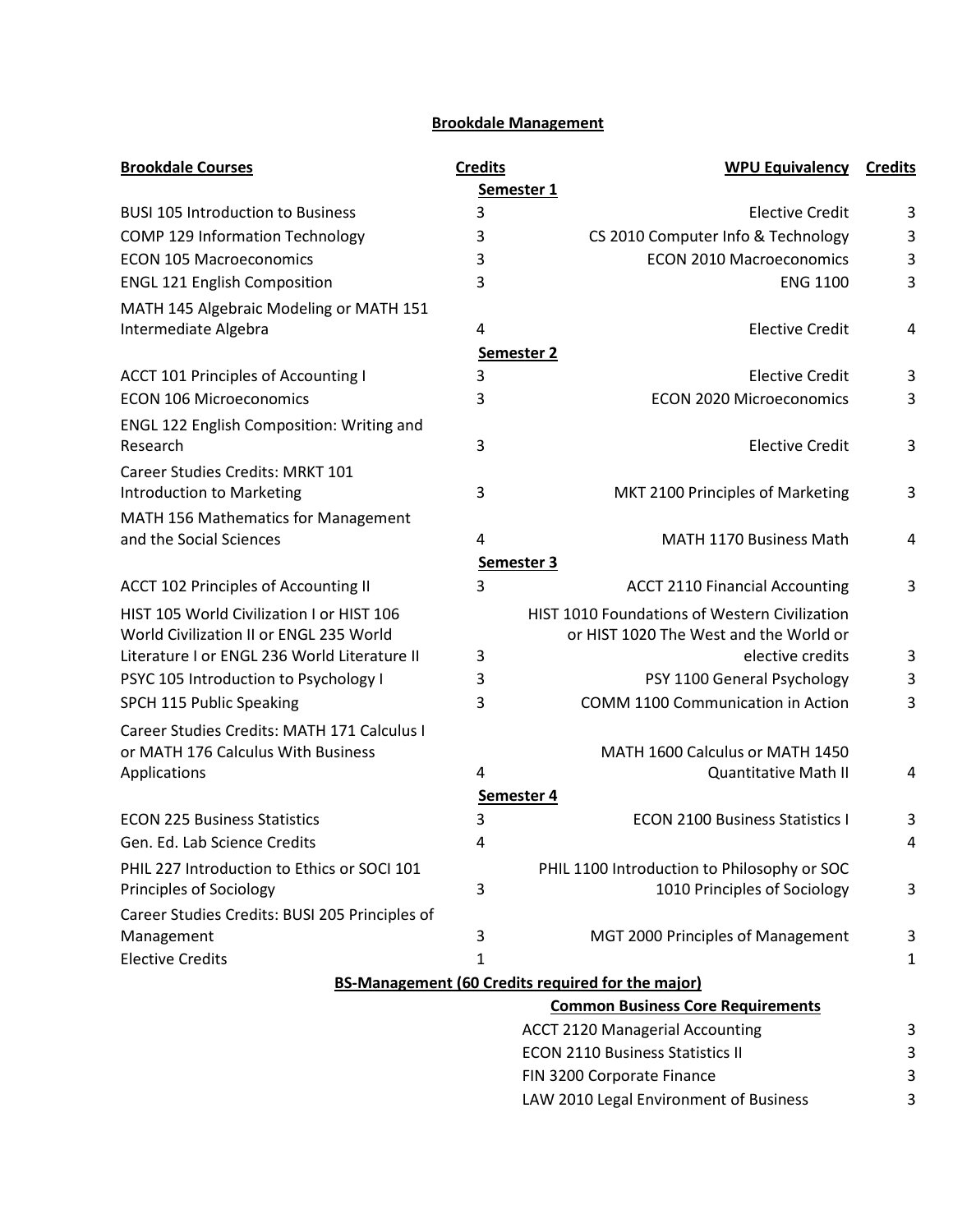| MGT 3550 Values, Ethics, and Sustainability       | 3       |
|---------------------------------------------------|---------|
| MGT 4310 Operations Management                    | 3       |
| MGT 4600 Business Strategy and Policy             | 3       |
| MGT 3050 Management Information Systems           | 3       |
| <b>Management Major Requirements</b>              |         |
| MGT 3060 Organizational Behavior                  | 3       |
| MGT 3090 International Management                 | 3       |
| MGT 4800 Seminar Management                       | 3       |
| <b>Management Elective Requirement (9 credits</b> |         |
| required)                                         | 3       |
| MGT 3080 Organizational Theory                    | 3       |
| MGT 3150 Human Resources Management               | 3       |
| MGT 3200 Technology Applications                  | 3       |
| MGT 3400 Labor and Management                     | 3       |
|                                                   |         |
| MGT 3610 Minority- Led Entrepreneurship           | 3       |
| MGT 3550 Values, Ethics and Sustainability        | 3       |
| MGT 3600 Innovation and Social                    |         |
| Entrepreneurship                                  | 3       |
| MGT 3990 Selected Topics                          | $1 - 6$ |
| MGT 4150 Applied HRM                              |         |
| MGT 4500 Small Business Management                | 3       |
| MGT 4510 Management Planning and Control          | 3       |
| MGT 4550 Entrepreneurship and New Venture         |         |
| Creation                                          | 3       |
| MGT 4770 Business Analytics                       | 3       |
| MGT 4850 Management Practicum                     | 3       |
| MGT 4900 Internship in Management                 | 3       |
| MGT 4990 Independent Study                        | $1 - 6$ |
| MKT 4750 Supply Chain Management                  | 3       |
|                                                   |         |

Notes:

1. William Paterson University will accept all associate degree credits under this program-to-program articulation agreement, including up to have of the William Paterson University major required credits, from New Jersey community college students who enroll at William Paterson University